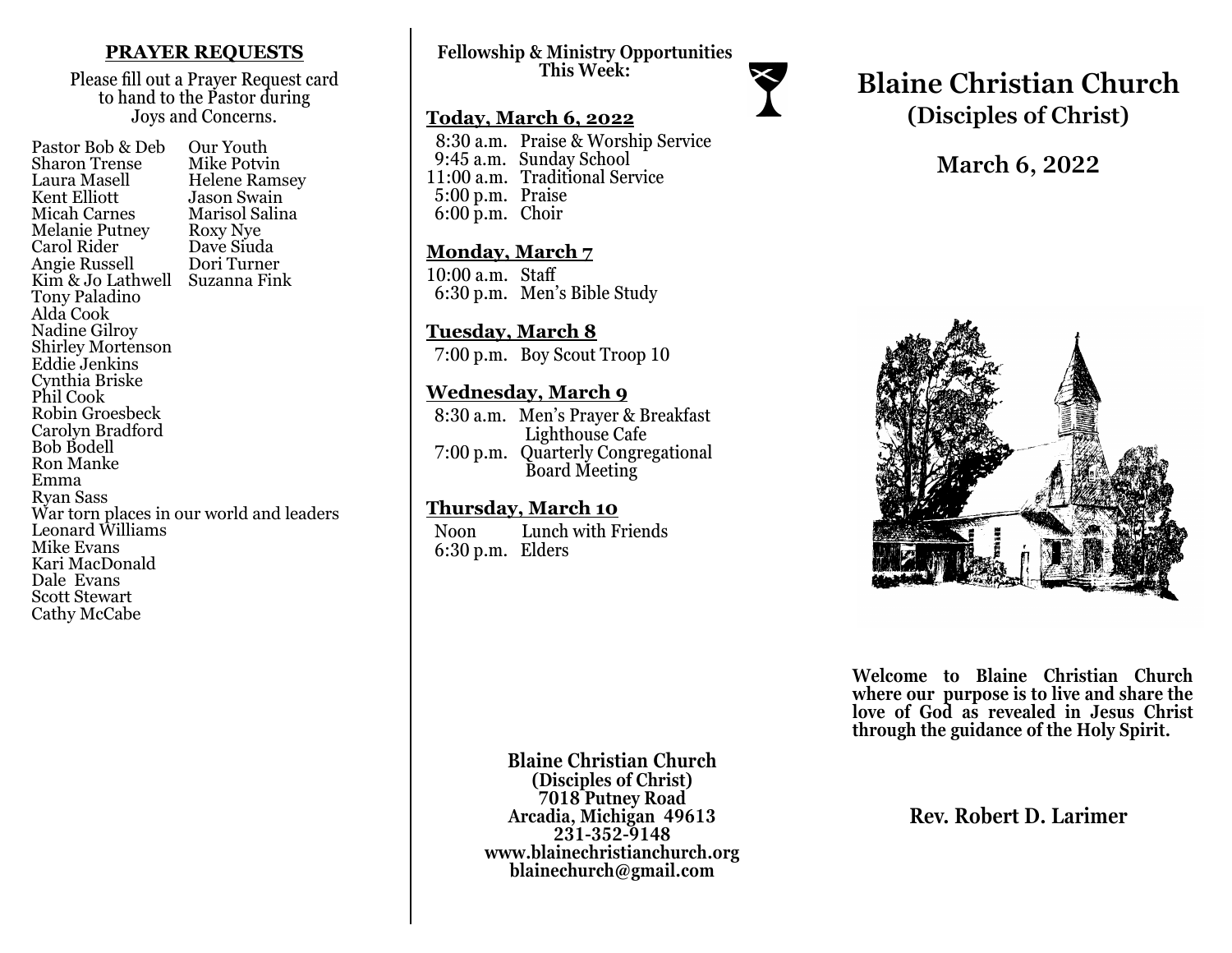## **Praise & Worship Service 8:30 a.m.**

\*Indicates all who are able, please stand.

\*Passing the Peace

\*Songs of Praise

Children's Moment

Prayer for Illumination

Scripture Readings Romans 10:8b-13 Luke 4:1-13

Sermon - "Choices"

\*Song of Praise \*Invitation \*Song of Praise

Joys and Concerns Pastoral Prayer

Communion All who profess Jesus Christ as Lord and Savior are invited to partake.

\*Benediction

Elders are available on either side of the sanctuary to pray with and for you after the service.

### SERVING TODAY

Minister: Robert D. Larimer Worship Leader: Bruce Caylen Praise Team: Mike Brief, Jenny Caylen, Jacque Erdman, Doug Erdman, Deb Larimer, Carolyn Waterson Children's Moment: Jenny Caylen Greeter: Dodie Putney Usher: Maggie Baker Fellowship: Mary Barnum

| 11:00 a.m.                                                                 |  |  |  |
|----------------------------------------------------------------------------|--|--|--|
| *Indicates all who are able, please stand.                                 |  |  |  |
| Prelude                                                                    |  |  |  |
| Time of Sharing                                                            |  |  |  |
| Passing the Peace                                                          |  |  |  |
| *Introit<br>At the Cross                                                   |  |  |  |
| *Hymn of Praise<br>#480<br>I Love to Tell the Story                        |  |  |  |
| <i>*Invocation</i>                                                         |  |  |  |
| *Response<br>Holy, Holy, Holy                                              |  |  |  |
| Children's Moment                                                          |  |  |  |
| Anthem - We Believe                                                        |  |  |  |
| Kids Kare is offered following the anthem.                                 |  |  |  |
| <b>Prayer for Illumination</b>                                             |  |  |  |
| <b>Scripture Readings</b><br>Romans 10:8b-13<br>Luke 4:1-13                |  |  |  |
| Sermon - "Choices"                                                         |  |  |  |
| *Hymn of Invitation<br># 545<br>He Leadeth Me: O Blessed Thought! (vs.1-2) |  |  |  |
| *Invitation<br># 545<br>He Leadeth Me: O Blessed Thought! (vs. 3)          |  |  |  |
| Joys and Concerns                                                          |  |  |  |
| Pastoral Prayer                                                            |  |  |  |
| Call to Communion                                                          |  |  |  |
| Hymn of Preparation<br>#419<br>All Who Hunger, Gather Gladly               |  |  |  |

**Traditional Service**

Sharing of the Bread & Cup All who profess Jesus Christ as Lord and Savior are invited to partake.

\*Benediction

 $*Closing Chorus$   $*587$ Jesus, Keep Me Near the Cross (vs 3 only)

Elders are available on either side of the sanctuary to pray with and for you after the service.

### SERVING TODAY

 Minister: Robert D. Larimer Elders: Wayne & Lynda Faber **Worship Reader:** Prelude: Mercy Sobkoviak Pianist: Mercy Sobkoviak Choir Director: Carolyn Waterson Children's Moment: Jenny Caylen Kids Kare: Jenny Caylen Diaconate Servers: Sonja Reitan, Lynette Williams, David & Sue Spalding Greeter: Jannette Ervin Usher: Maggie Baker Fellowship: Bonnie Putney

### **The Lord's Prayer**

Our Father, who art in heaven, hallowed be Thy name. Thy Kingdom come, Thy will be done on earth as it is in heaven. Give us this day, our daily bread and forgive us our debts as we forgive our debtors. Lead us not into temptation, but deliver us from evil. For thine is the kingdom and the power and the glory forever. Amen.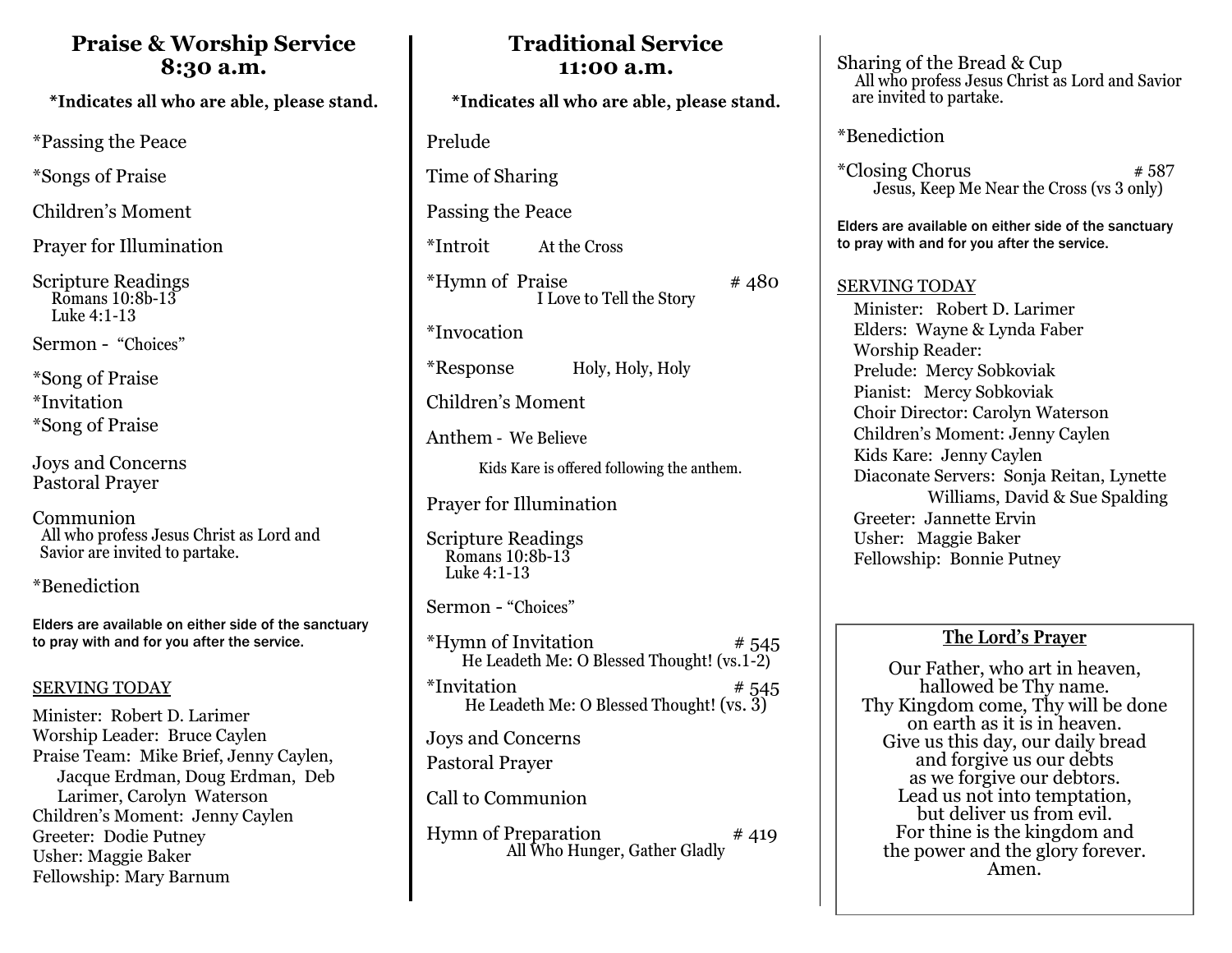### Sunday, March 6, 2022

Please wear your name tags while you are here for worship services.

PRAYER CARDS are available in the chair pockets in front of you. You are asked to fill these out to help our Pastor with correct spelling, correct information and to keep this time in the service prayerful.

We have begun the season of Lent and our theme is "Drawn to the Cross". Thank you to Rita Minteer and Mary Lou Noble for our Lent Banner on this theme. Remember to use your at home devotionals each day as you remember what Jesus did on the cross for you.

Men of all ages are invited to participate the Monday Night Bible study at 6:30 pm. The group meets in the basement on the east side of the church.

The Men's Prayer & Breakfast is on Wednesday of this week, March 9th at the Lighthouse Café in Elberta. All men are invited at 8:30 am for breakfast, prayer and fellowship. Order and pay for you own meal.

Our Quarterly Congregational Board Meeting is on March 9, 2022 at 7 pm. All members are invited and encouraged to attend. We need a quorum in order to complete the business of the church. Board packets are available in fellowship hall to pick up and read ahead of the meeting.

Lunch with Friends will meet on Thursday, March 10th at Noon. Skip and Mary Lou Noble will host us a their home. Men and women are invited to join us for a potluck lunch, devotion and our card ministry.

Daylight Savings Time begins on March 13, 2022 at 2:00 am. Remember to turn your clocks ahead one hour!

Sundays, March 13th and March 20, Week of Compassion special offering will be collected. Love is shelter. Love is a listening ear.

Love is community, Love is a hopeful future. Love is a path forward. When all else seems lost, love remains.

Thursday, March 17th is our Week of Compassion St. Pat's Corned Beef and Cabbage Dinner. Sign up to reserve your dinner. You will be served at 6:00 pm. Free will offering will go to Week of Compassion: LOVE

Please wear your name tags while you are here for worship services.

PRAYER CARDS are available in the chair pockets in front of you. You are asked to fill these out to help our Pastor with correct spelling, correct information and to keep this time in the service prayerful.

We have begun the season of Lent and our theme is "Drawn to the Cross". Thank you to Rita Minteer and Mary Lou Noble for our Lent Banner on this theme. Remember to use your at home devotionals each day as you remember what Jesus did on the cross for you.

Men of all ages are invited to participate the Monday Night Bible study at 6:30 pm. The group meets in the basement on the east side of the church.

The Men's Prayer & Breakfast is on Wednesday of this week, March 9th at the Lighthouse Café in Elberta. All men are invited at 8:30 am for breakfast, prayer and fellowship. Order and pay for you own meal.

Our Quarterly Congregational Board Meeting is on March 9, 2022 at 7 pm. All members are invited and encouraged to attend. We need a quorum in order to complete the business of the church. Board packets are available in fellowship hall to pick up and read ahead of the meeting.

Lunch with Friends will meet on Thursday, March 10th at Noon. Skip and Mary Lou Noble will host us a their home. Men and women are invited to join us for a potluck lunch, devotion and our card ministry.

Daylight Savings Time begins on March 13, 2022 at 2:00 am. Remember to turn your clocks ahead one hour!

Sundays, March 13th and March 20, Week of Compassion special offering will be collected. Love is shelter. Love is a listening ear.

Love is community, Love is a hopeful future. Love is a path forward. When all else seems lost, love remains.

Thursday, March 17th is our Week of Compassion St. Pat's Corned Beef and Cabbage Dinner. Sign up to reserve your dinner. You will be served at 6:00 pm. Free will offering will go to Week of Compassion: LOVE

### Sunday, March 6, 2022